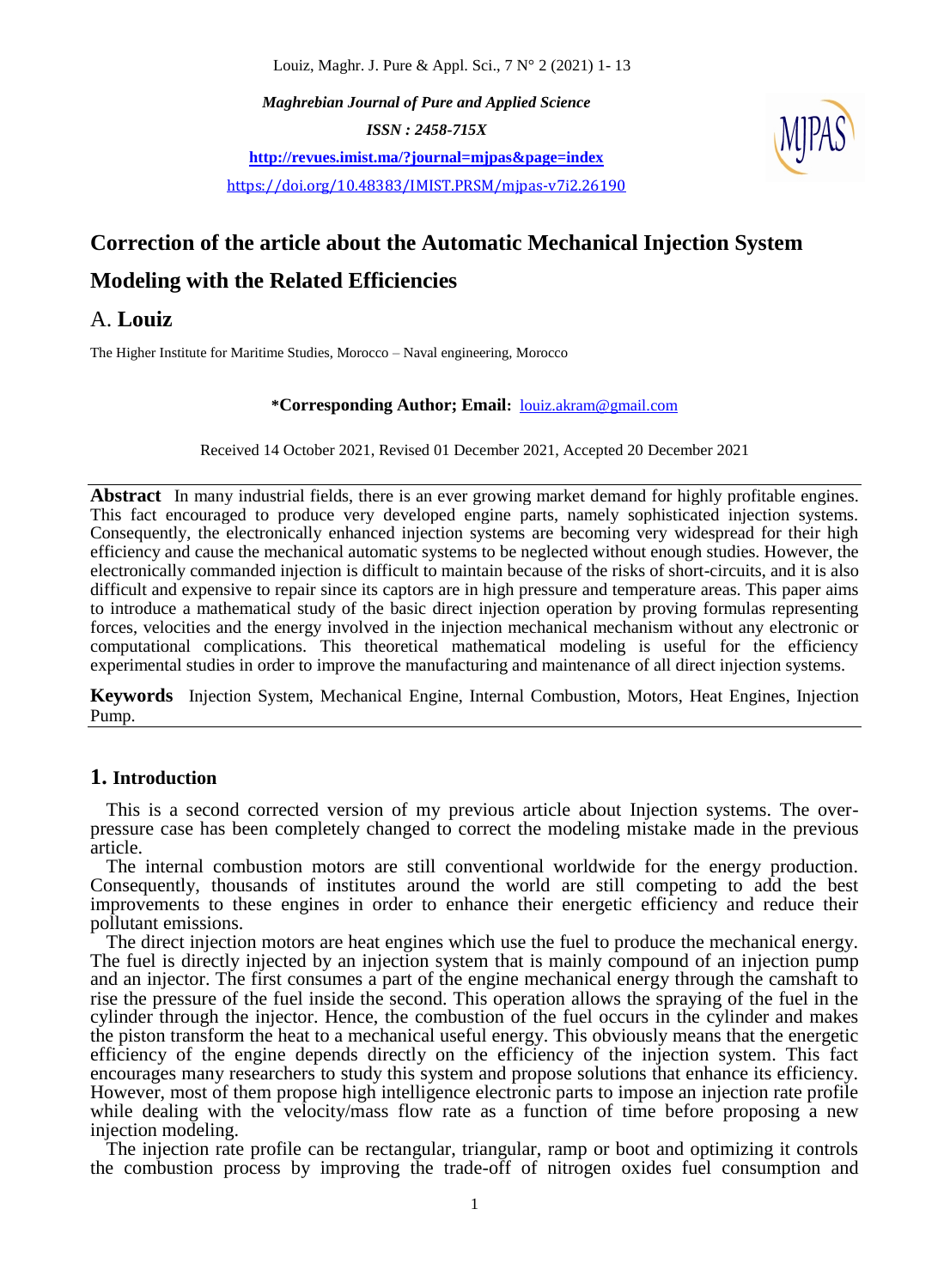emission  $[1]$ . However, it is a complex operation that isn't applied widely yet in the common direct injection engines since it requires additional expensive computing and electronic parts.

The formulas of the modeling are presented in this paper within a new personal approach according to the simplified injection system parts illustrated below in order to introduce all kinds of interested readers to the wide topic of the direct injection researches.

This paper is structured as follows:

The background and literature review is the part that exposes the history and the general information about the injection. Furthermore, many important related works are cited and referenced with their corresponding explanations since they are very useful to non-experts, whereas the proposed approach comes next to explain and prove the formulas of this topic. At the end, a related work has been used to verify and validate experimentally the results and remarks made in this paper before the last part that summarizes the work and reminds the main conclusions.

#### **2. Background and Literature Review**

#### **2.1. Background**

Fuel injection systems were well-known long before the First World War. They have been recorded since the beginning of the twentieth century in many engine inventions even if carburetors were used in aircraft engines before the First World War.

Injection carburetors are lighter and simpler than fuel injection systems and were used by different Companies to develop different other designs and solutions like the manifold injection.

The nozzle of the direct fuel injection sprays fuel into the combustion chamber in the cylinder where the compressed air reaches a high temperature before the ignition makes the fuel evaporate. Whereas the air mixed with the fuel enters the combustion chamber at some point between the supercharger inlet and the individual cylinder intake valve in other injection inventions.

Injection technologies were at their beginnings completely mechanical, but a first successful electronic system has been made by Bosh and appeared on the 1967 Volkswagen 1600. It uses sensors that are mounted at different parts of the engine, a computer and solenoid operated fuel injector. An electronic control unit receives information in the form of electronic signals from the sensors to regulate the rate profile and the amount of fuel injected into the cylinders.

The obvious principles of these injection systems are explained in many descriptive documents such as books of marine diesel engines [2], but that only descriptive literature makes of the reader a future low grade technician.

Engine technicians should still improve their skills in a such ever-evolving field because they should understand how useful is each design of the injection systems. Low grade engine technicians can't make use of new improved injection systems or at least repair an old system by using recently improved spare parts, and they can't make use of the new researches about the injection systems as engineers.

Hence, I am presenting this paper to all grades of engine technicians and engineers, and also to the interested readers of different fields of study since the prerequisites are only the information they gathered about their cars engines and some simple geometry. For instance, the curved surface area of a cone is:  $\pi Lr$ , where L stands for the slant height of the cone and r stands for the radius of the base of the cone. The symmetry of the cone causes that the resulting force upon its surface by a pressure causes a resulting force along the axis and the same thing happens with a spherical cap surface.

This paper allows the reader to link theoretically all the injection process steps together and enables to understand better the forces and energies involved in other researches that describe and model the injection spray pattern.

The spray development starts by the primary break-up stage, the secondary break-up stage and then the evaporation that allows the combustion and sometimes the impingement on the piston head and the cylinder walls [3].

Most of the other works use the Computational fluid dynamics (CFD) that is a branch of fluid mechanics for the modeling by using numerical analysis and data structures assisted by a computer in order to analyze and solve the injection modeling problems [4,5,6].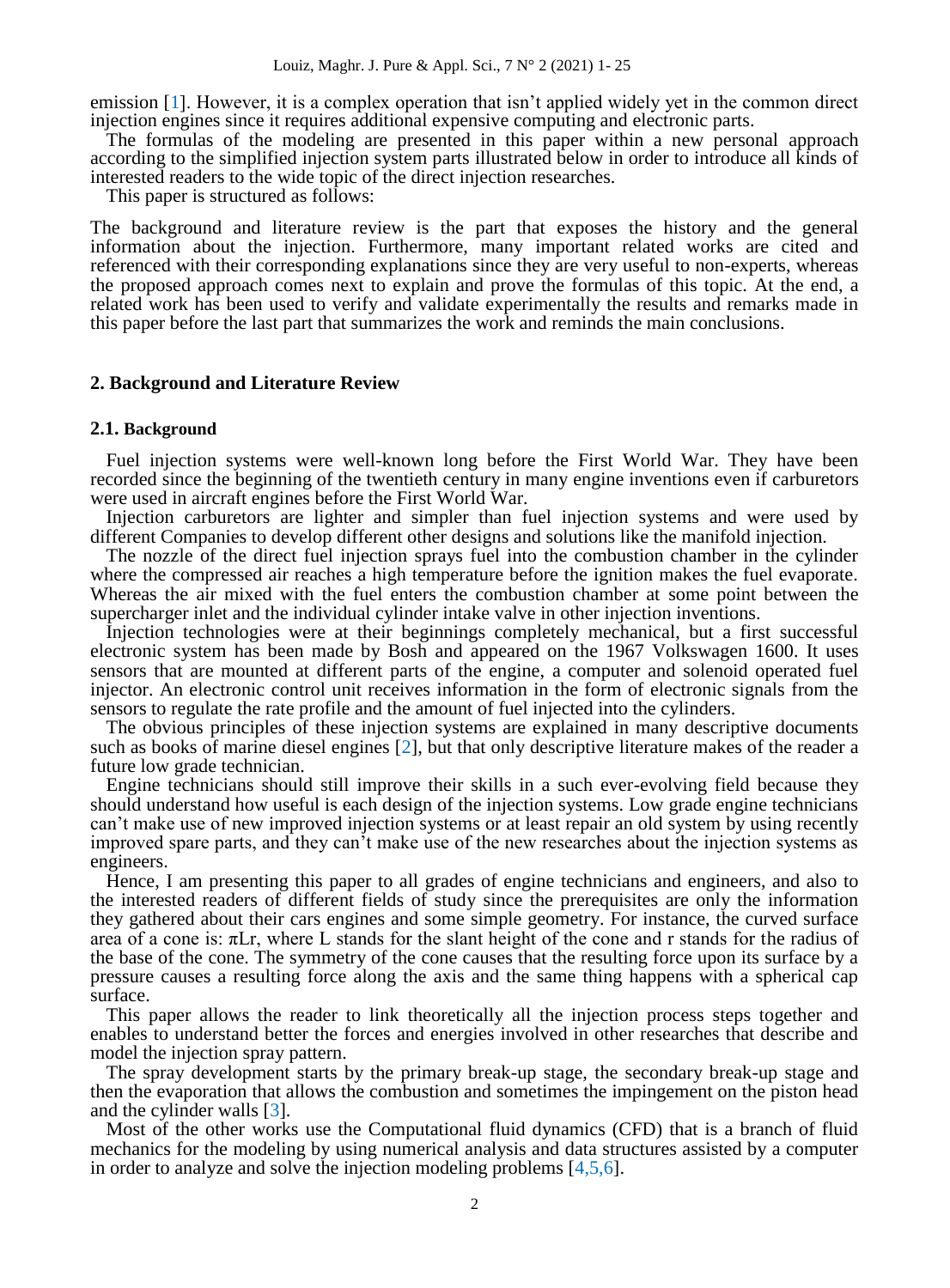This work can therefore be a basis to discover the other related topics especially the electronic injection systems that use electronic control units (ECU) to enhance the engine performance [7,8,9].

#### **2.2. The Direct Injection System**

The injection system is a fundamental part of the direct injection engine that uses the internal combustion to produce the mechanical energy. During the combustion, the fuel is directly injected in the combustion chamber in order to provide the heat supply that is transformed to a mechanical energy through the connecting rod and crank system.

The direct injection systems can be purely mechanical but high intelligence electronic systems are being developed recently in order to reach a high precision injection. The injection electronic systems use the computing intelligence to make the combustion flame completely controlled and thus to enhance the engine efficiency. However, the mechanical automatic injection allows us to make engines independent from the electric energy and easy to repair. It is also a cheaper injection system with an easy maintenance and can also make the engine reach a high efficiency.

Most of the injection systems use a helical spring and needle as a valve mechanism to spray the fuel in the combustion chamber by counting on the pressure of a pump. It is a process made of five stages:

- 1. The fast opening of the injector valve.<br>2. The slow compression of the helical sr
- 2. The slow compression of the helical spring.<br>3. The stage where the valve is fully open.
- The stage where the valve is fully open.
- 4. The slow depression of the helical spring.
- 5. The fast closing of the injector valve.

However, when the injection duration is short, the second and fourth stage can be neglected by considering only one long stage where the injector valve is fully open [10].

During the experiments of direct injection systems, it is easy to measure  $v'$  the total injected fuel volume per cycle for a cylinder but it is difficult to find their injection rate profiles. Consequently, for the following modeling, the considered case is the common one where there are steady-state flow conditions where the fuel is continuously injected in the same manner and produces a continuous spray, thanks to the engine camshaft. In the proposed efficiency formulas, the combustion of the fuel is also considered complete without taking into account the process efficiency of the thermal energy transformation into mechanical energy.

#### **2.3. Related Works**

The design parameters of the injection system parts are obviously important for the optimum combustion. However, the injection parts used to develop this modeling are only very simplified ones that can be easily manufactured by choosing freely the number and parameters of the nozzle identical holes in order to investigate experimentally more different characteristics.

For example, C. Arcoumanis, M. Gavaises and J. M. Nouri collaborated with members of Ford company [11] and used an injector of six nearly similar holes with steady-state flow conditions to investigate experimentally the effect of the manufacturing slight difference between the injector holes sizes. They also studied experimentally the cavitation and the flow distribution within the injector main parts by changing the holes inclination angle and there entrance curvature radius. They also investigated, by changing the eccentricity and the lift of the needle, the effects on the flow and the pressure at the injector main parts. However, they concluded that the flow rate remains practically constant for needle lifts higher than 2 mm.

Their experiments also tried to validate the computational fluid dynamics (CFD) model for the flow distribution of the fuel, and the same is done in many other experimental works, namely the work of A.J.Yule and I.Filipovic [12] that validates experimentally the CFD sub-models of the break-up zone and describes the break-up time. However, the initial penetration velocity has been calculated differently by using suitable Weber and Reynolds numbers that are not used in this work.

A different work completes my paper by introducing a new spray model. It is a work realized by Mark A. Patterson and Rolf D. Reitz [13] that uses the Rayleigh-Taylor type instabilities and the Kelvin-Helmholtz waves in order to model the fuel Spray characteristics. It is a very important work that predicts the amount of pollutant emissions for each kind of injection. Furthermore, it can also allow the design of a better engine piston head for each injection system especially if we take into consideration the good model of the spray wall impingement.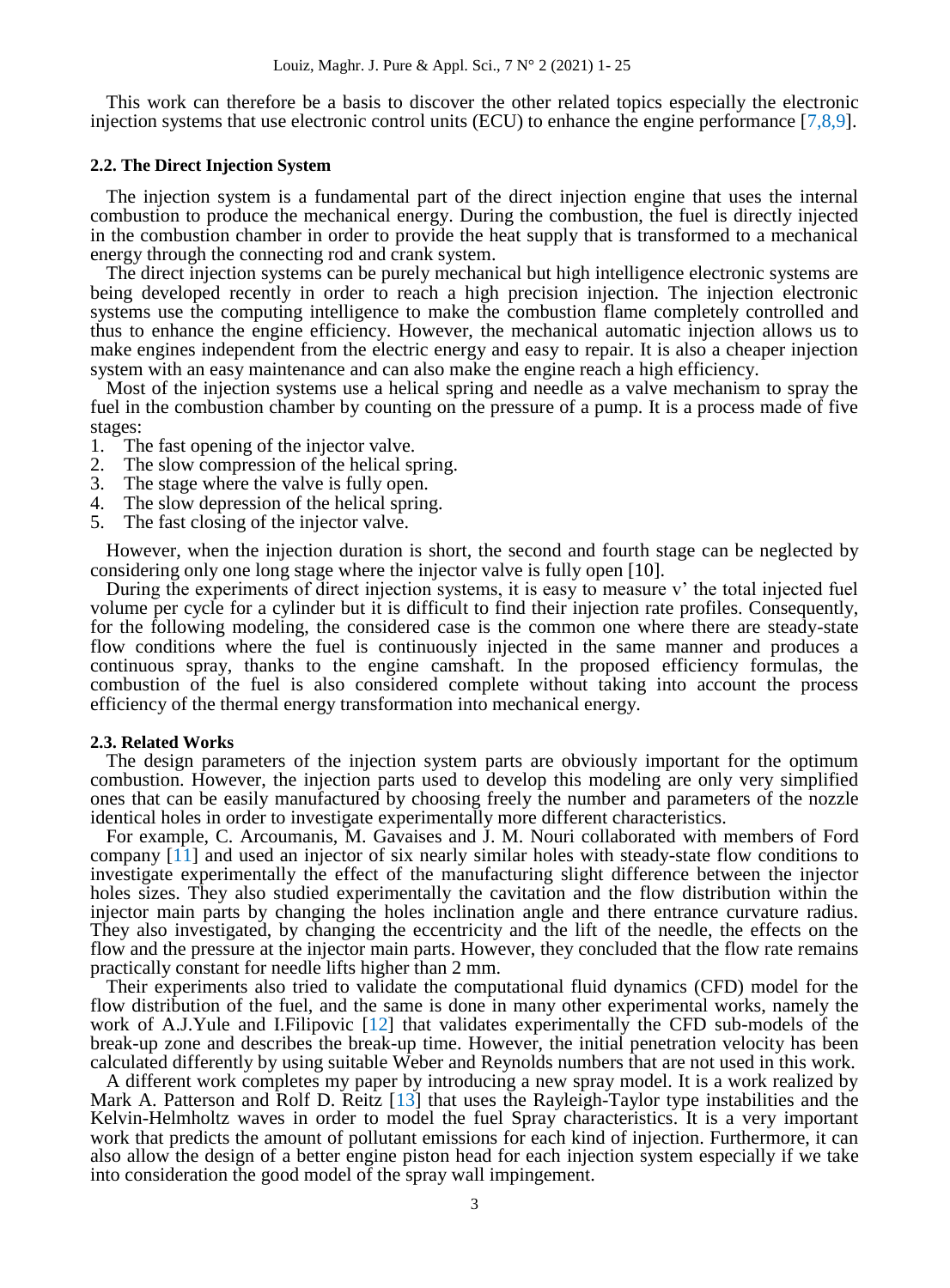A modeling of the spray wall impingement processes has been made by Z Han, Z Xu and N Trigui [14]. They used in their work linear instability analysis and statistics in order to describe the wave phenomena of the injected fuel. They also took images from inside the combustion chamber and validated the CFD sub-models. Whereas more accurate ultra-high speed imaging illustrates the spray pattern and its impingement on the piston head and the cylinder walls in a recent different experimental work made by Ziman Wang, Haichun Ding, Xiao Ma, Hongming Xu and Miroslaw L. Wyszynski [15].

#### **3. Proposed Approach**

We consider a direct injection system simplified as in the following figures:

Figure 1 illustrates the nozzle of diameter d and the injector needle of diameter D pushed downwards by a helical spring compressed within a length ∆x. The spring is of a stiffness k and a setting length  $\Delta x$ , and  $\theta$  is the angle of the needle slant surface. In this case, the position of the needle does not allow the injection when the fuel pressure  $P_I$  is not enough.



**Figure 1.** The injector needle and nozzle before the injection

Figure 2 illustrates the nozzle and the injector needle in a position where the fuel pressure  $P_I$  is enough to compress the spring and allow the injection. During the injection, V1 is the speed of the fuel in the nozzle (point 1) and V2 is the fuel velocity at the N identical holes of the injector (point 2). The air necessary for the combustion has a pressure P2 in the cylinder.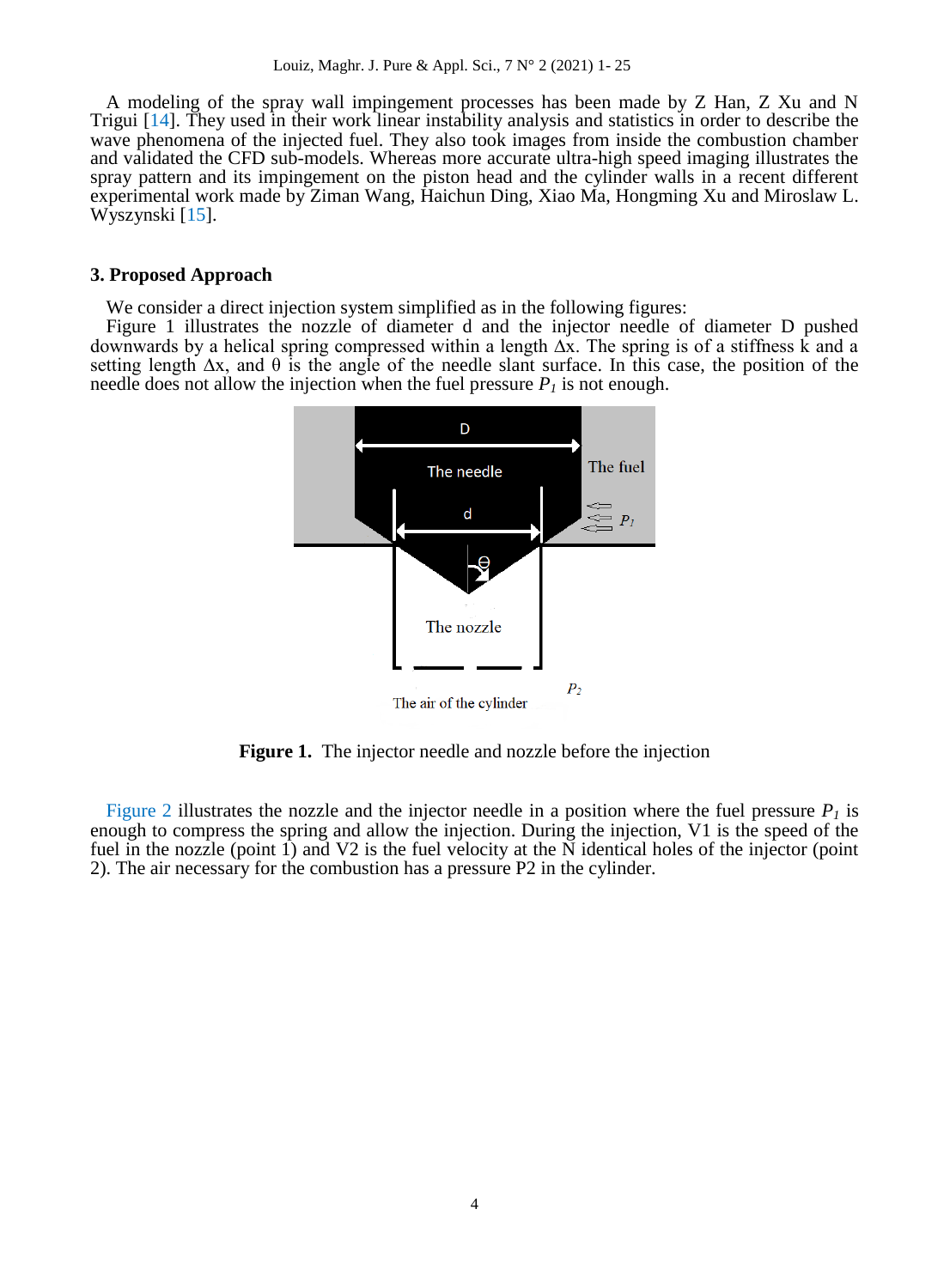Louiz, Maghr. J. Pure & Appl. Sci., 7 N° 2 (2021) 1- 25



**Figure 2.** The injector needle and nozzle during the injection

Figure 3 illustrates the surface S of the injection pump plunger head and its velocity V along the height h. The pressure *P<sup>1</sup>* is caused by a mechanical force upon the plunger.



**Figure 3.** A simplified injection pump

Figure 4 illustrates the mechanism of the fuel overflow valve that is a safety relief valve. It uses a steel ball instead of the needle to prevent the fuel to flow upwards. A piston of diameter D' pushes the steel ball downwards thanks to the force of a spring in order to close the entry of diameter d'.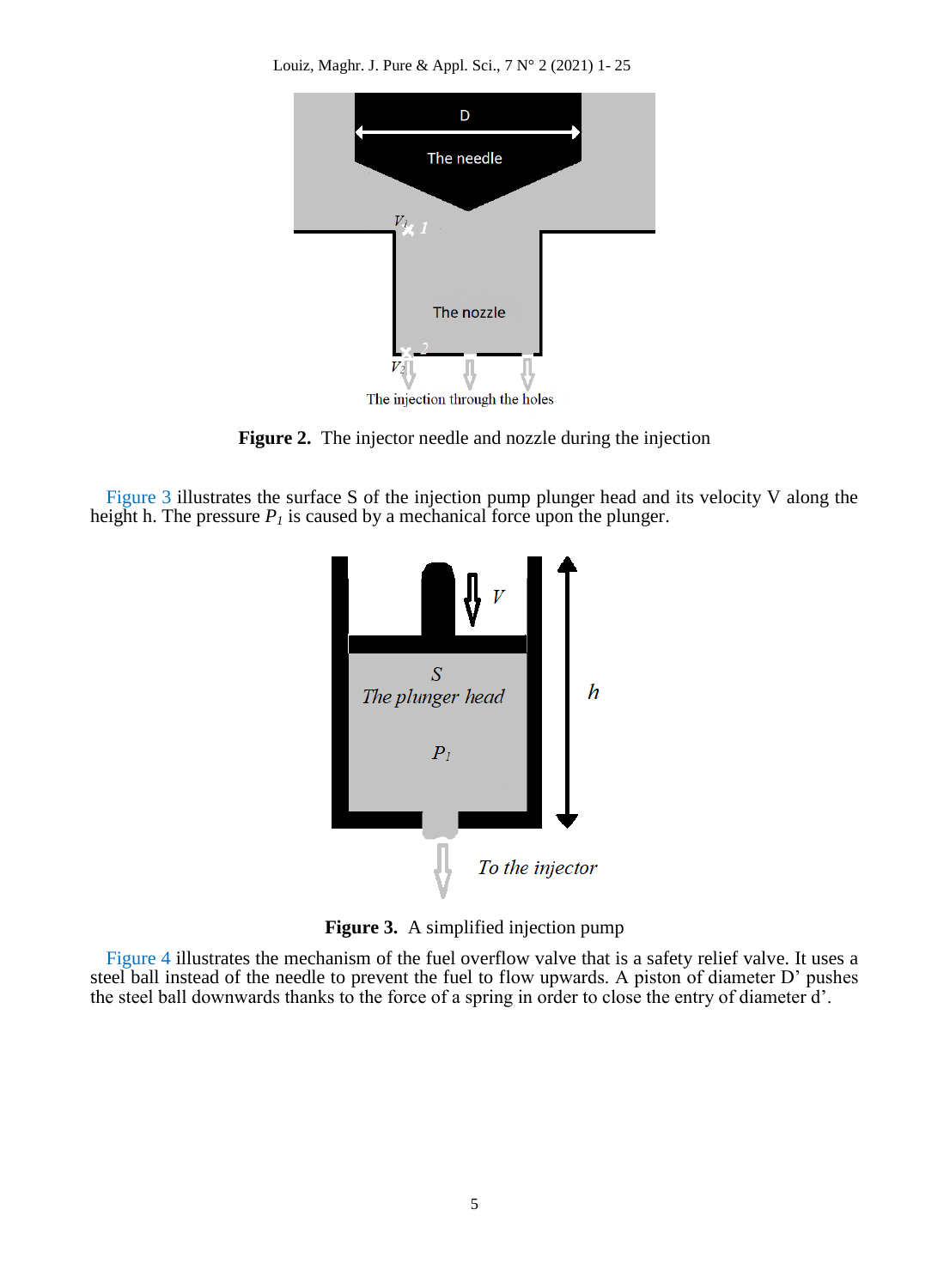Louiz, Maghr. J. Pure & Appl. Sci., 7 N° 2 (2021) 1- 25



**Figure 4.** The steel ball and the piston of the fuel overflow valve before it is activated

Figure 5 illustrates (G'')<sup>-</sup> the force upon the steel ball slant by the angle  $\theta$  and caused by the pressure  $P_I$ . The distance 1 and the direction of (G'')<sup>-</sup> change by  $\theta$ , but the strength of G'' is the same on all the points exposed to the fuel pressure *P1*.



**Figure 5.** The force by the pressure  $P_I$  and its direction

Figure 6 illustrates the piston of the fuel overflow valve and the steel ball of radius R in a position that allows the evacuation of the fuel for the relief of the injector. When the fuel pressure  $\tilde{P}'$  is too high to the injection mechanism, this valve is activated by the compression of its spring.



**Figure 6.** The steel ball and the piston of the fuel overflow valve when it is activated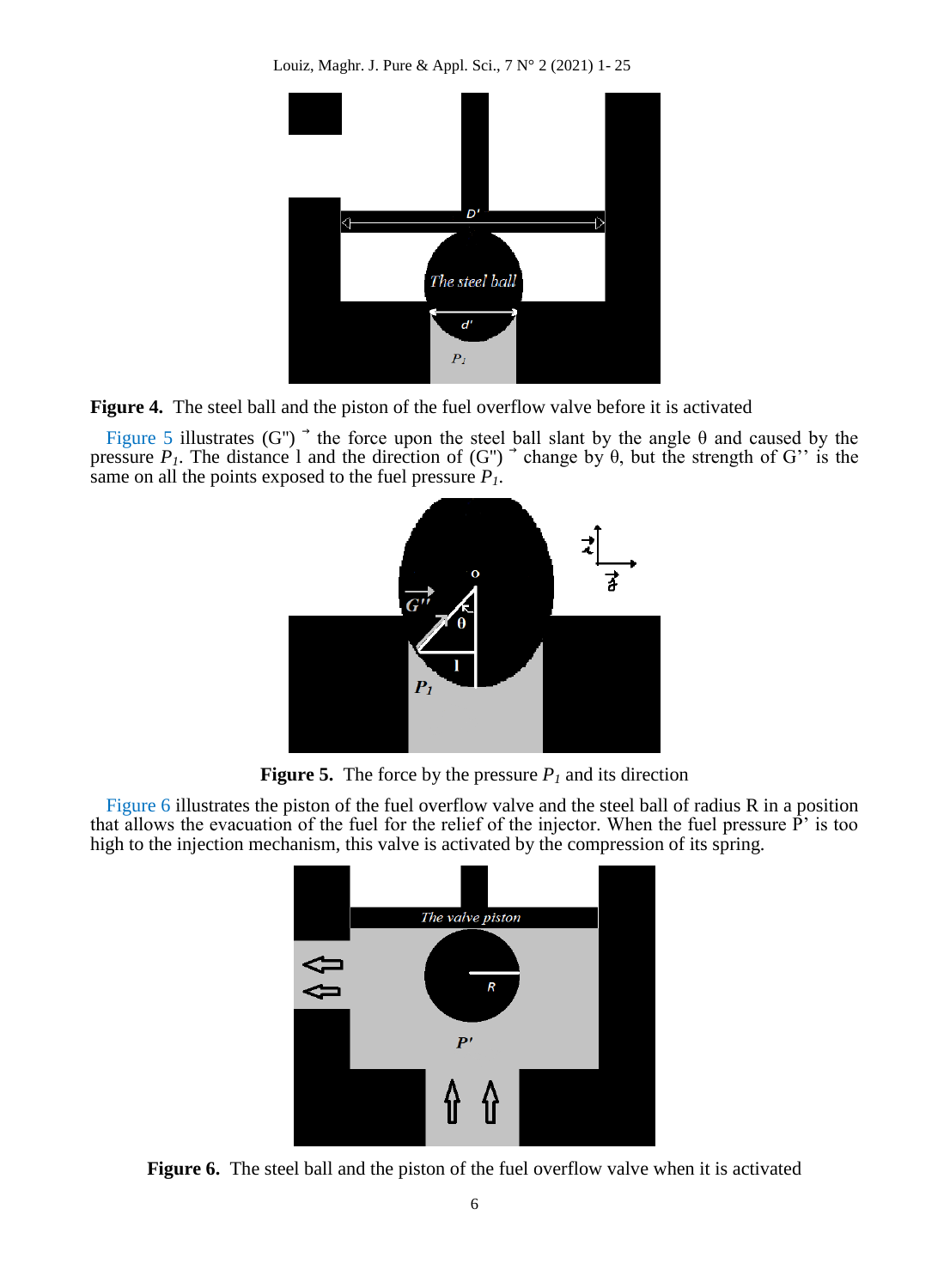Figure 7 illustrates the main parts of the injection system and explains the flow of the fuel during the injection process where there is an overpressure that activates the fuel overflow valve. The injection pump gets a mechanical energy from the engine through the camshaft in order to rise the fuel pressure in the injector.



**Figure 7.** A schematic diagram of the fuel injection system

**Application:** [We consider, before the start of the injection, that](http://www.fao.org/wairdocs/ilri/x5465e/x5465e06.htm#phase 1. typification of dairy systems)  $\vec{F}$ " is the force on the surface S' by the pressure  $P_I$ . S' is the surface slant by the angle  $\hat{\theta}$  exposed to the pressure  $P_I$ .

The surface S' is slant, we deduce then:

$$
F' = F'' \times \sin \theta \tag{1}
$$

 $\vec{F}$  is the resulting effective force on the needle by the pressure  $P_I$  before the start of the injection because  $\vec{F}$  is perpendicular upwards thanks to the symmetry of the needle, Consequently:

$$
F' = P_1 \times S' \times \sin\theta \tag{2}
$$

And thanks to the surfaces of cones, we deduce that:

$$
S' = \frac{\pi}{4 \times \sin \theta} \times (D^2 - d^2) \tag{3}
$$

Consequently:

$$
F' = \frac{\pi}{4} \times (D^2 - d^2) \times P_1 \tag{4}
$$

F' increases when the injection pump plunger is pushed by a mechanical force from the engine. However, when that mechanical force is strong enough, F' slightly exceeds the spring force  $\bar{k} \times \Delta x$ and thus the injection starts.

Hence, P<sub>1</sub> slightly exceeds the value:  $\frac{4 \lambda \lambda \lambda \Delta x}{\pi \times (D^2 - d^2)}$  by the small value dP, which means:

$$
P_1 = \frac{4 \times k \times \Delta x}{\pi \times (D^2 - d^2)} + dP \tag{5}
$$

where dP is negligible.

The consumed energy to reach  $F'$  in order to activate the injector is:

$$
E_1 \approx \frac{1}{2} \times k \times (\Delta x)^2 \tag{6}
$$

We proved the threshold pressure for the start of the injection. It depends on the setting length  $\Delta x$ and on the diameters d of the nozzle and D of the needle. However, the consumed injector activation energy depends exclusively on the spring.

When the threshold pressure is surpassed, the volume taken by the fuel inside the injector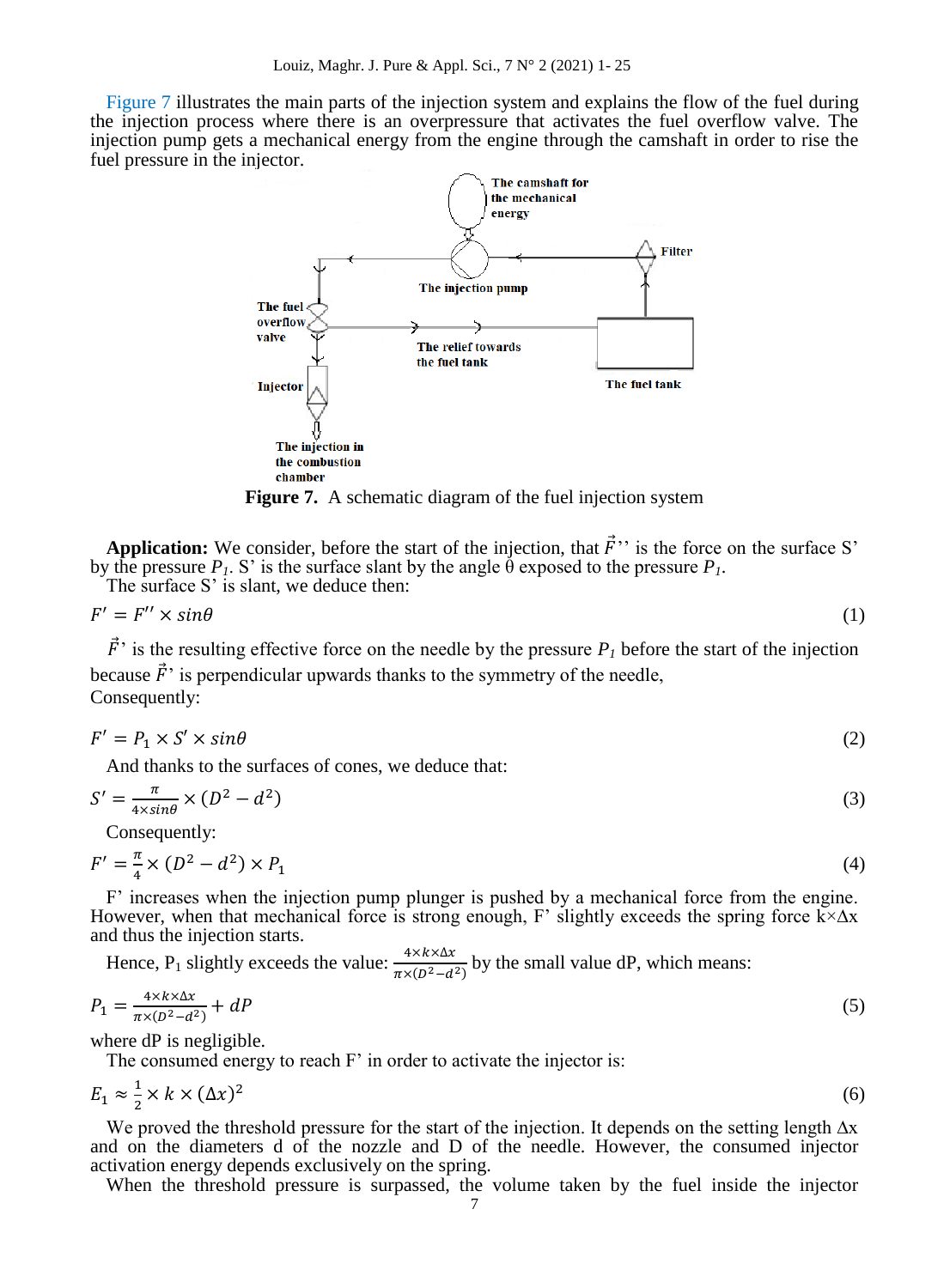increases instantaneously which causes a short delay of the injection start.

**The normal pressure case (ideal case):** At the start of the injection, the spring of the injector is instantaneously [At the start of the injection, the spring of the injector is instantaneously compressed](http://www.fao.org/wairdocs/ilri/x5465e/x5465e06.htm#phase 3. seeking ways to enhance the development of specific dairy systems)  [by the length dx so the fuel pressure reaches the entire cone of the needle instead of only the surface](http://www.fao.org/wairdocs/ilri/x5465e/x5465e06.htm#phase 3. seeking ways to enhance the development of specific dairy systems)   $S^5$ 

This happens because the fuel is incompressible and the injection system parts don't dilate but the [fuel is continuously pushed by the injection pump plunger.](http://www.fao.org/wairdocs/ilri/x5465e/x5465e06.htm#phase 3. seeking ways to enhance the development of specific dairy systems)

Consequently, F<sup>'</sup> changes and respects this equation:

$$
F' = \frac{\pi}{4} \times D^2 \times P_1 = k \times (\Delta x + dx) \tag{7}
$$

Hence, we conclude that:

$$
P_1 = \frac{4 \times k \times (\Delta x + dx)}{\pi \times D^2} \tag{8}
$$

Also, the fuel flow rate through the injector is maximal since the beginning of the injection and thus  $P_I$  is maximal and stable. Consequently, by considering the injection made in a short duration,  $dx$  is also maximal since the beginning of the injection. dx is also maximal since the beginning of the injection. As the injector gets older, we should increase the setting length ∆x because of the natural decrease of the spring stiffness k. This operation allows us to produce the same pressure P1 mandatory for the engine normal injection.

We consider that  $\Delta x + dx = L$  where L is the maximal compression length of the injector spring for a determined ∧x.

We can also conclude that the increase of force necessary to find the equilibrium of the forces is:

$$
df = \frac{\pi}{4} \times d^2 \times P_1 = k \times dx \tag{9}
$$

and thus:

$$
P_1 = \frac{4 \times k \times dx}{\pi \times d^2} \tag{10}
$$

Hence we have this equation:

$$
\frac{dx}{d^2} \approx \frac{\Delta x + dx}{D^2} \tag{11}
$$

Consequently:

$$
dx \approx \frac{\Delta x \times d^2}{D^2 - d^2} \tag{12}
$$

so:

$$
L \approx \Delta x \times \frac{D^2}{D^2 - d^2} \text{ where: } \Delta x + d x = L \tag{13}
$$

We increase  $\Delta x$  of an injector by increasing the useful (compressible) part of the injector spring. Consequently, we can expect using this formula the length L corresponding to each  $\Delta x$  for a determined injector.

We can also conclude the force upon the injection pump plunger (by the engine camshaft):

$$
F = P_1 \times S = \frac{4 \times k \times L}{\pi \times D^2} \times S \approx \frac{4 \times k \times \Delta x}{\pi \times (D^2 - d^2)} \times S \tag{14}
$$

The energy consumed by each injection pump during an injection of short duration is:

$$
E_2 = F \times h = P_1 \times v' \approx \frac{4 \times k \times \Delta x}{\pi \times (D^2 - d^2)} \times v'
$$
\n(15)

where h is the height of the injection pump cylinder and v' the total volume of the injected fuel. The volume v' is the volume of the injection pump cylinder that can also be changed by the user. We can change it by using the fuel rack in order to change the engine's speed.

By considering, during a short injection that the combustion is complete at the engine's cylinder, we can find the efficiency  $e_{ff}$  of each injection pump as follows: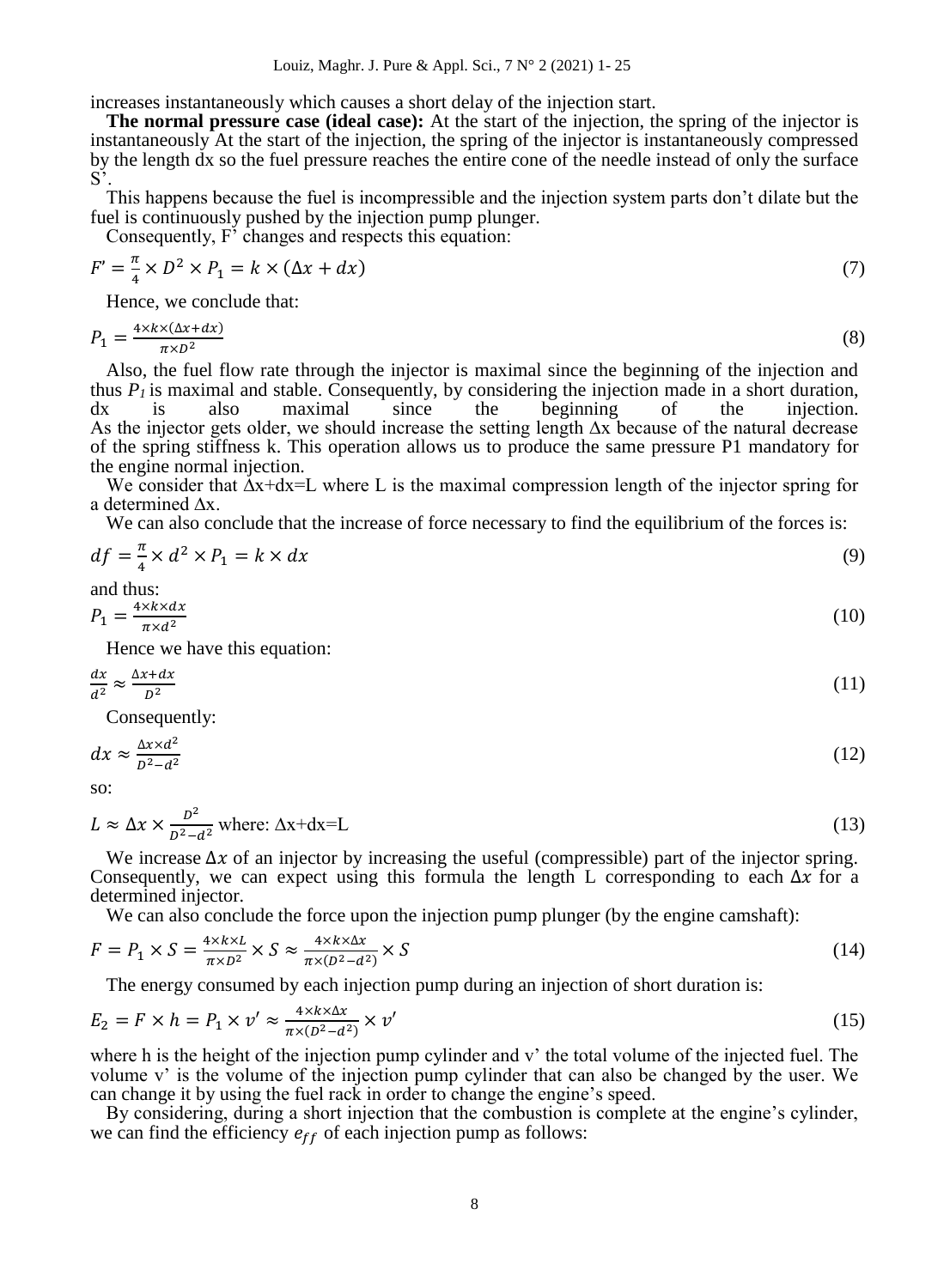Louiz, Maghr. J. Pure & Appl. Sci., 7 N° 2 (2021) 1- 25

$$
e_{ff} = \frac{c_a \times \nu}{E_1 + E_2} \approx \frac{2}{k \times \Delta x} \times \frac{c_a}{\frac{\Delta x}{\nu'} + \frac{8}{\pi \times (D^2 - d^2)}}\tag{16}
$$

Where  $C_a$  is the calorific value of the fuel.

**[The overpressure case:](http://www.fao.org/wairdocs/ilri/x5465e/x5465e06.htm#phase 4: cross site synthesis)** When the fuel flow rate through the injector is insufficient, the pressure becomes instantaneously too high and dangerous for the injection mechanism, and thus the fuel overflow valve is activated by the compression of its helical spring.

We consider, before the activation of the fuel overflow valve, that  $\vec{G}$ " is the force applied upon the smallest part dS of the surface S'' by the pressure  $P_1$ . S'' is the spherical cap surface of the steel ball exposed to the pressure  $P_1$  and thus:

$$
G'' = P_1 \times dS \tag{17}
$$

by considering that dS is the elementary surface of a sphere, consequently:  $\dot{dS} = R^2 \times \sin(\theta) \times d\theta \times d\varphi$  (18)

The surface S'' is a spherical cap, we deduce then:  
\n
$$
G' = G'' \times \cos \theta
$$
\n(19)

And thus :

$$
G' = P_1 \times R^2 \times \sin(\theta) \times \cos(\theta) \times d\theta \times d\varphi
$$
 (20)

Where  $\vec{G}$ ' is the pressure effective force on the part dS of the surface S'' by the pressure P<sub>1</sub> before the start of the injection, since  $\vec{G}$  is the perpendicular component of  $\vec{G}$ "upwards along the axis  $\vec{l}$ .

This is caused by the fact that each  $\vec{G}$ " component along  $\vec{f}$  has an opposed other  $\vec{G}$ " component along  $\vec{l}$  that deletes it thanks to the symmetry of the surface S''.

We start by finding H'' the resulting pressure force on the steel ball circle where  $\vec{G}$ ' is the same, it is the circle with a fixed angle ϴ:

$$
H'' = 2\pi \times l \times P_1 \times R^2 \times \sin(\theta) \times \cos(\theta) \times d\theta \tag{21}
$$

We have:

$$
l = R \times \sin\theta \tag{22}
$$

Consequently:

$$
H'' = 2\pi \times P_1 \times R^3 \times \sin(\theta)^2 \times \cos(\theta) \times d\theta \tag{23}
$$

We should integrate H'' from 0 to  $\theta_{max}$  to find H' the resulting pressure force on the entire surface S'' exposed to the fuel pressure before the activation of the fuel overflow valve.

We conclude that:

$$
H' = \int_0^{\theta_{max}} H'' = 2\pi \times P_1 \times R^3 \times \int_0^{\theta_{max}} \sin(\theta)^2 \times \cos(\theta) \times d\theta \tag{24}
$$

Hence :

$$
H' = 2\pi \times P_1 \times R^3 \times \frac{\sin(\theta_{max})^3}{3} \text{ where: } \theta_{max} = \arcsin \frac{d'}{2R}
$$
 (25)

Consequently:

$$
H' = \frac{\pi}{12} \times P_1 \times d'^3 \tag{26}
$$

When the maximum pressure P<sub>1</sub> allowed by the setting length  $\Delta x$  is exceeded to a dangerous higher pressure P', H' slightly exceeds the spring force  $k' \times \Delta x'$  and thus:

$$
P' = 12 \times \frac{k \cdot x \Delta x'}{\pi \times d^3} + dP \tag{27}
$$

Where dP is negligible.

The fuel overflow valve will be consequently activated and the consumed energy for that operation is: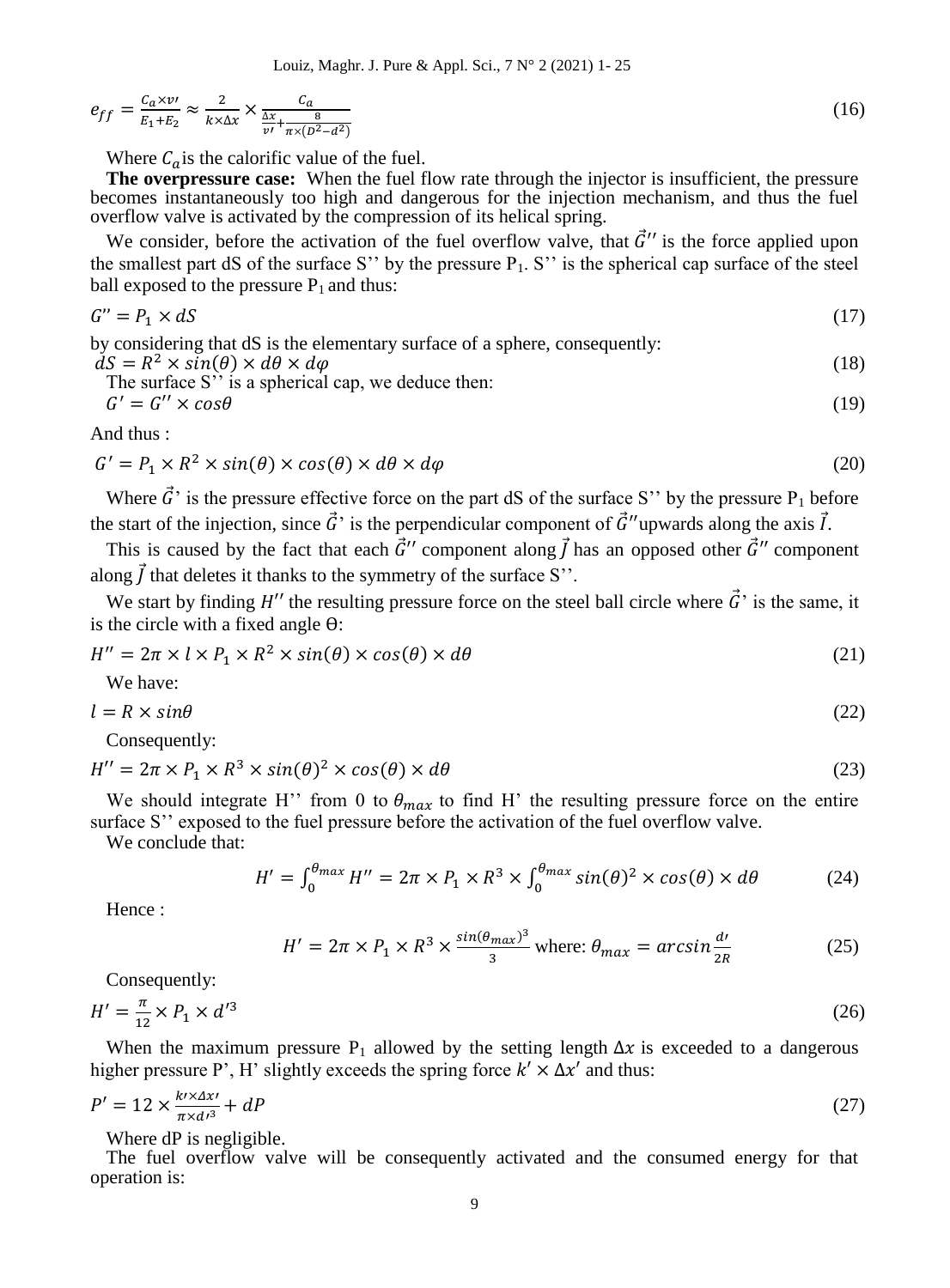$$
E_3 \approx \frac{1}{2} \times k' \times (\Delta x')^2 \tag{28}
$$

We proved the threshold pressure for the activation of the fuel overflow valve. It depends on the length  $\Delta x'$  and on the diameter d' of the valve entry but not on R the steel ball radius. However, the consumed activation energy depends exclusively on the valve spring.

We also note that  $E_2$  changes to a higher energy  $E_4$  where:

$$
E_4 = P' \times v' \tag{29}
$$

since 
$$
P' > P_1
$$
.

And since after the rise of the steel ball by a length dx' we get:

$$
\pi \times \text{Where: } \Delta x' + dx' = L' \tag{30}
$$

because the surface above the steel ball gets totally pushed by the fuel pressure.

By considering the same thermodynamic principles of the normal pressure case, we conclude that:

$$
P' = \frac{4 \times k \times L'}{\pi \times} \tag{31}
$$

L' is the maximal spring compression length in the fuel overflow valve for a determined  $\Delta x'$  and that allows the maximal relief and safety of the valve. Hence, we have this equation:

$$
\frac{4 \times k \times L'}{\pi \times D'^2} \approx 12 \times \frac{k \times \Delta x'}{\pi \times d'^3} \tag{32}
$$

Consequently:

$$
dx' \approx \frac{3 \times \Delta x \times D r^2}{d r^3} - \Delta x' = \Delta x' \times \left(\frac{3D r^2}{d r^3} - 1\right)
$$
\n(33)

And thus:

$$
L' \approx 3 \times \Delta x' \times \frac{Dt^2}{dt^3} \tag{34}
$$

Consequently:

$$
E_4 = \frac{4 \times k \times L}{\pi \times D'^2} \times v' = \frac{12 \times k \times \Delta x'}{\pi \times d^3} \times v'
$$
\n(35)

The volume v' is the volume of the injection pump cylinder since we consider that the fuel overflow valve is activated since the beginning of the injection.

Hence, during a short injection duration, by considering, that the combustion is complete at the engine's cylinder, the efficiency  $e_{ff}$  changes to  $e'_{ff}$ :

$$
e'_{ff} = \frac{c_a x v}{E_1 + E_3 + E_4} \approx \frac{2}{k'} \times \frac{c_a}{\frac{k}{k'} \times \frac{(\Delta x)^2}{v'} + \frac{(\Delta x')^2}{v'} + \frac{24 \times \Delta x'}{w'} + \frac{24 \times \Delta x'}{\pi \times d'}},
$$
(36)

We can also conclude from  $P' > P_1$  that:

$$
\frac{k \cdot \times \Delta x}{k \times \Delta x} > \frac{d^{3}}{3 \times (D^{2} - d^{2})} \tag{37}
$$

The efficiency  $e'_{ff}$  is lower than  $e_{ff}$  because  $E_3 > 0$  and  $E_4 > E_2$ . This fact implies that the force F upon the injection pump plunger (by the camshaft) should be rigorously adjusted to reach the pressure P where:  $P_1 \le P < P'$ .

These are the formulas of the consumed forces and energy by the injection mechanism. They will allow us to choose the correct dimensions of the injection system parts and cams and to model the energy consumed by the injector for a better efficiency.

These formulas don't depend on N the number of the injector holes. However, we note that the injection efficiency increases with the increase of v' the injected fuel total size.

We also note that the efficiency always decreases as the injector gets older because of the increasing setting lengths  $\Delta x$  and  $\Delta x'$ . This decrease happens even if the stiffnesses k and k' decrease because the values of  $\Delta x$  and  $\Delta x'$  are squared in the energies formulas  $E_1$ ,  $E_2$ .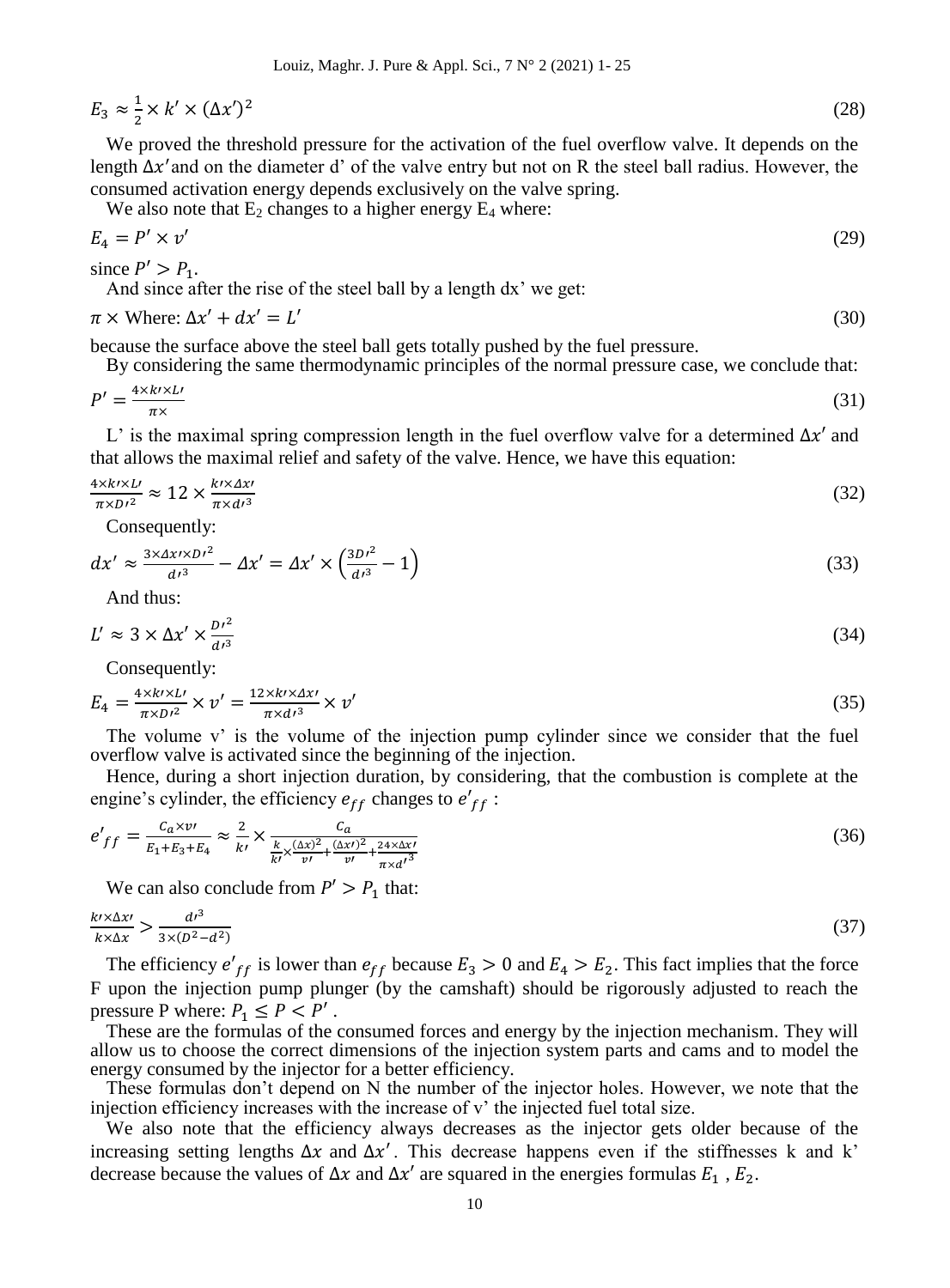**The spray development start velocity:** During the injection, by considering that the N injector holes are perfectly identical, we can also use the following equation between the points 1 and 2:

$$
\alpha_1 \times \rho \times \frac{v_1^2}{2 \times N^2} - \alpha_2 \times \rho \times \frac{v_2^2}{2} + \rho \times g \times z_1 - \rho \times g \times z_2 + P_1 - P_2 = \Delta E_f
$$
\n(38)

Where:

 $\Delta E_f$  is the energy lost by friction of the molecules because of the viscosity. (It becomes an increase of the temperature),  $\alpha_1$  and  $\alpha_2$  are the coefficients of the kinetic energy in the points 1 and 2 and  $\rho$  is the density of the fuel.

The potential energy between 1 and 2 is:

$$
\rho \times g \times z_1 - \rho \times g \times z_2 = \Delta E_p \tag{39}
$$

We note that:  $\Delta E_p \approx 0$  because there are high pressures in points 1 and 2, and the distance between 1 and 2 is very small.

We also note that:  $\Delta E_f \approx 0$  because the viscosity is very small for a fuel ready to be injected, and the geometric shape between 1 and 2 is elongated which makes the most of the fuel molecules superimposed without any friction.

For the injection, we must have a thermodynamic turbulence where:  $\alpha_1 = \alpha_2 = 1$ We get consequently this equation:

$$
\rho \times \frac{v_1^2}{2 \times N^2} - \rho \times \frac{v_2^2}{2} + P_1 - P_2 = 0 \tag{40}
$$

Hence:

$$
V_2 = \sqrt{\frac{2 \times P_1 - 2 \times P_2}{\rho} + \frac{V_1^2}{N^2}} = \sqrt{\frac{2}{\rho}} \times \sqrt{\frac{4 \times k \times \Delta x}{\pi \times (D^2 - d^2)}} - P_2 + \frac{\rho}{2} \times \frac{V_1^2}{N^2}
$$
(41)

We can also simplify more if the injection pump is linked to only one injector and the fuel overflow valve is not activated, with:

$$
q_v = S \times V = \frac{\pi \times d^2}{4} \times V_1 \tag{42}
$$

We get consequently:

$$
V_1 = \frac{4 \times S}{\pi \times d^2} \times V \tag{43}
$$

Where:  $q_v$  is the volumetric flow rate of the fuel in the injection system compound of the injection pump and the injector.

We finally conclude that:

$$
V_2 = \sqrt{\frac{2}{\rho}} \times \sqrt{\frac{4 \times k \times \Delta x}{\pi \times (D^2 - d^2)}} - P_2 + \frac{8 \times \rho \times S^2}{\pi^2 \times d^4 \times N^2} \times V^2}
$$
(44)

A higher injection pressure enhances experimentally the spray development especially the width and a slower injection rate causes a higher peak heat release rate with a higher level of engine noise [3].

This proved formula informs us about the flow rate of the fuel at the start of the spray development. Consequently, it will allow us also to determine experimentally the shape and width of the flame in the engine cylinder for a determined type of fuel according to the properties of the studied engine.

Determining the shape of the flame is necessary to designate the ideal shape of the engine piston head for an improved thermal energy transformation. Consequently, it is mandatory to link theoretically all the injection process steps together by cohering my formulas with other works [13,14,15] as it is mentioned before in the related works part.

A good shape allows us to improve the [efficiency](https://en.wikipedia.org/wiki/Fuel_efficiency) of the thermal energy transformation by achieving the best thrust on the engine piston, and allows also a better combustion which reduces the pollutant emissions levels [16,17,18].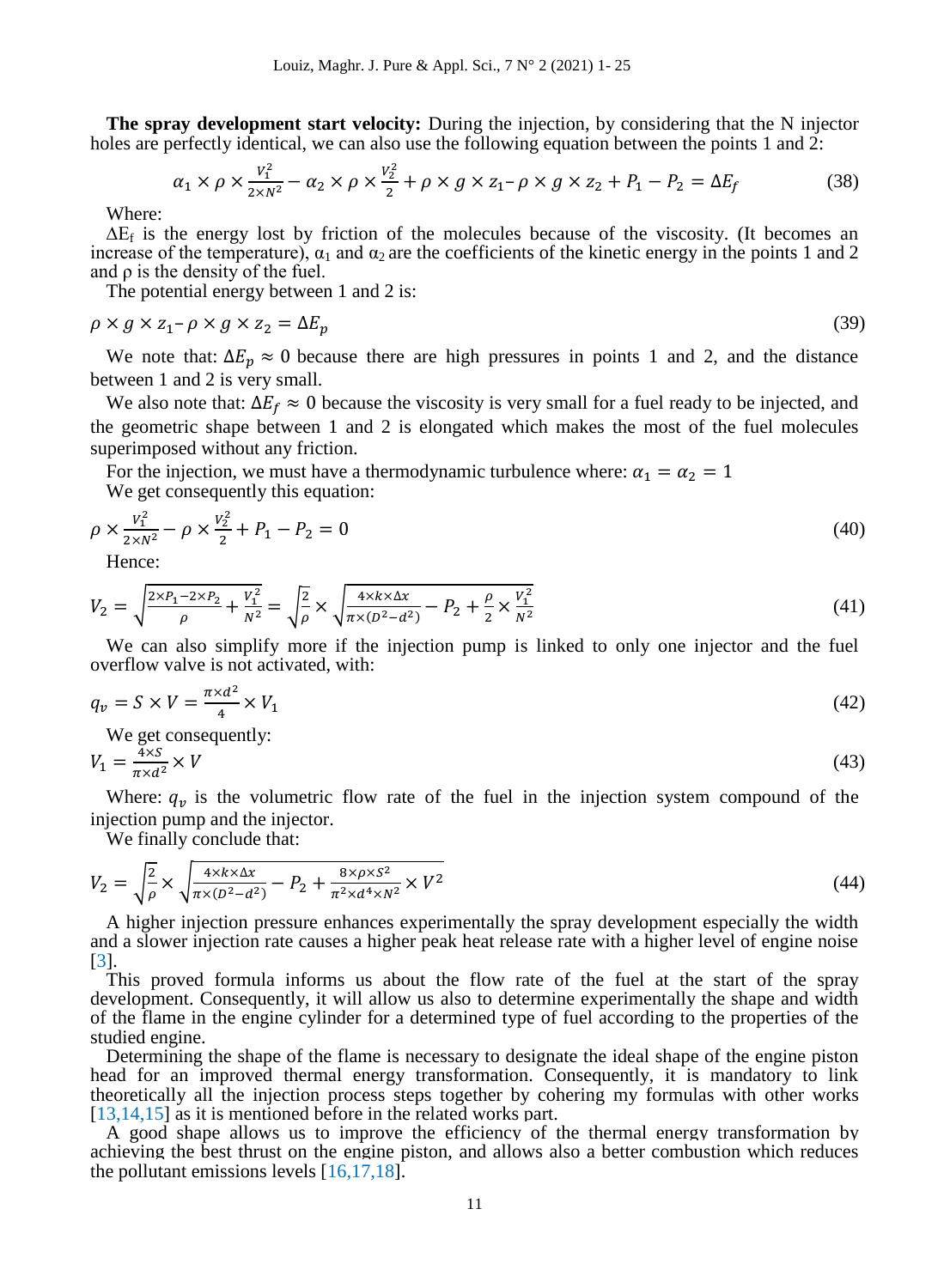For a determined fuel, the velocity  $V_2$  depends on N the number of the identical holes, and it increases by increasing the velocity V that depends directly on the engine speed.

**Verification:** A work from the University of Michigan [19] presents its own modeling of the injection process by using an injector similar to the one used in this paper. The modeling used formulas of different flow rates and deduced different pressures formulas, then, the authors used diagrams of the camshaft angle to compare the results of his modeling with the experiments where the number of the injector holes is  $N=4$ .

My paper results can also be compared to the cited work where:

 The needle maximum lift dx stays unchanged during the injection of the same injection pump speed according to the experimental data and also to the computer model and this matches our model.

• The needle maximum lift dx stays approximately unchanged in the experimental data even if the injection pump speed changes and this matches our model. However, the needle maximum lift of the University of Michigan computer model changes depending on the injection pump speed.

 The maximum fuel pressure doesn't depend on v' that is fixed by the fuel rack but sometimes on the injection pump speed. When this speed is too high compared to the fuel flow rate through the injector, an instantaneous high increase of the maximum pressure happens and that may harm the injection system parts. However the camshaft injection angle increases when v'increases.

The maximum pressures of the experimental data are approximated but can also be used to verify the results given by the modeling of this paper.

#### **4. Conclusions and Summary**

The proper understanding of the mechanical automatic injection systems imposes a simplified modeling of the injection operation. Consequently, the required formulas of forces, pressures and energies have been exposed and proved in order to explain the injection mechanism and to discuss the efficiency variation. Many important remarks and deductions have been also presented to allow the interested audience to form a better idea about these systems maintenance operations, namely:

- The consumed injector activation energy depends exclusively on the spring characteristics.
- When the threshold pressure is surpassed, the volume taken by the fuel inside the injector increases instantaneously which causes a short delay of the injection start.

 The efficiency always decreases as the injector gets older because of the increasing setting lengths  $\Delta x$  and  $\Delta x'$ .

 The force F upon the injection pump plunger (by the camshaft) should be rigorously adjusted to reach the convenient pressure P.

The exposed formulas can also be the basis to run computer simulations about the direct injection mechanisms in order to develop new more efficient designs of the mechanical automatic injection systems. It is also recommended to use the presented modeling with the proposed injection system parts in a simplified experiment. The experiment can use detectors to have a tabular input of the spray length and width according to specific different environments.

The future work about the internal combustion engines will be a complete energetic study of the internal combustion engines through a geometric analysis inspired by a previous short work [20] and taking the formulas of this paper into consideration.

## **References**

- [1] Mohan, B., Yang, W., Yu, W., Tay, K. L., & Chou, S. K. (2015). Numerical investigation on the effects of injection rate shaping on combustion and emission characteristics of biodiesel fueled CI engine. Applied Energy, 160, 737-745.
- [2] Lilly, I. R. C. (1984). Diesel engine reference book.
- [3] Medina, M., Fatouraie, M., & Wooldridge, M. (2018). High-Speed Imaging Studies of Gasoline Fuel Sprays at Fuel Injection Pressures from 300 to 1500 bar (No. 2018-01-0294). SAE